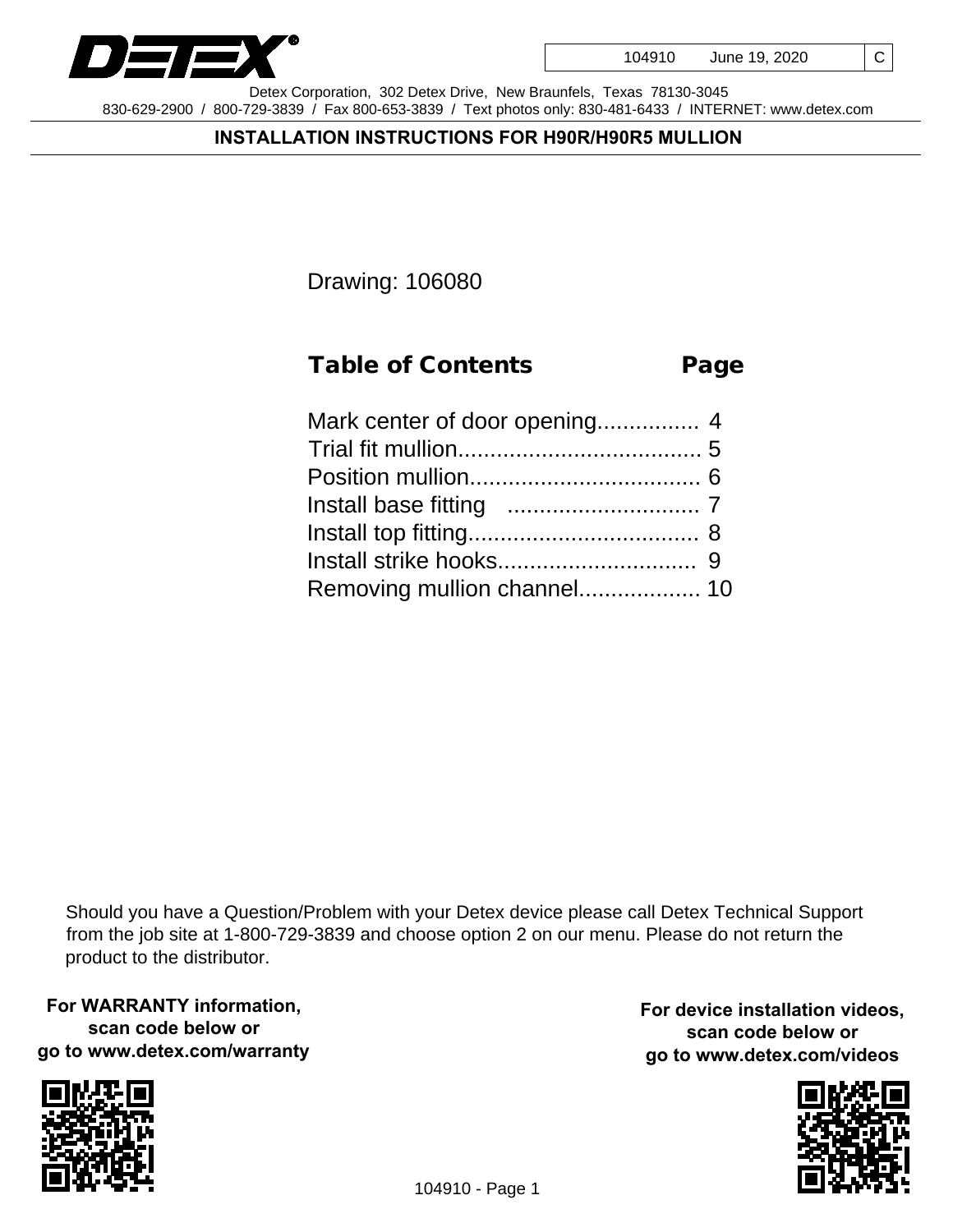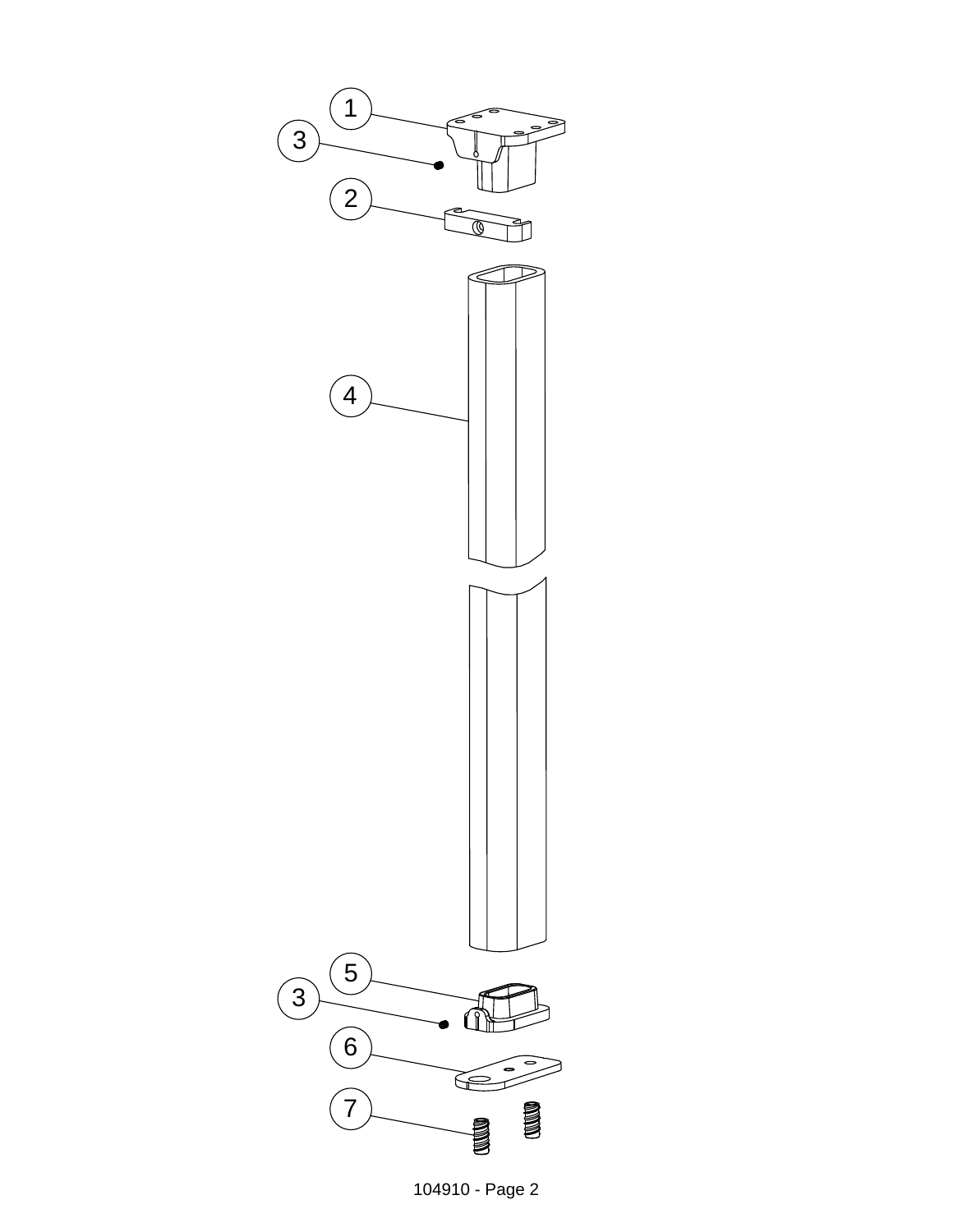| Item        | Part No  | Description                                 |  |
|-------------|----------|---------------------------------------------|--|
| 1           | 106079   | Top fitting, Hurricane Mullion, H90R5       |  |
|             | 106092   | Top fitting, Hurricane Mullion, H90R        |  |
| 2           | 106074   | Frame spacer block,                         |  |
| 3           | 106087   | Set screw, 1/4-20 x 5/16, SS                |  |
| 106075-1    |          | Mullion Channel, H90R5<br>7 foot            |  |
| 4           | 106075-4 | Mullion Channel, H90R5<br>7 foot, 230X prep |  |
|             | 106076-1 | <b>Mullion Channel, H90R</b><br>7 foot      |  |
|             | 106076-2 | <b>Mullion Channel, H90R</b><br>8 foot      |  |
| 106078<br>5 |          | Base fitting, Hurricane Mullion, H90R5      |  |
|             | 106091   | Base fitting, Hurricane Mullion, H90R       |  |
| 6           | 106093   | Mullion base affixment plate                |  |
| 7           | 106071-2 | Concrete floor anchor,<br>3/8 diameter      |  |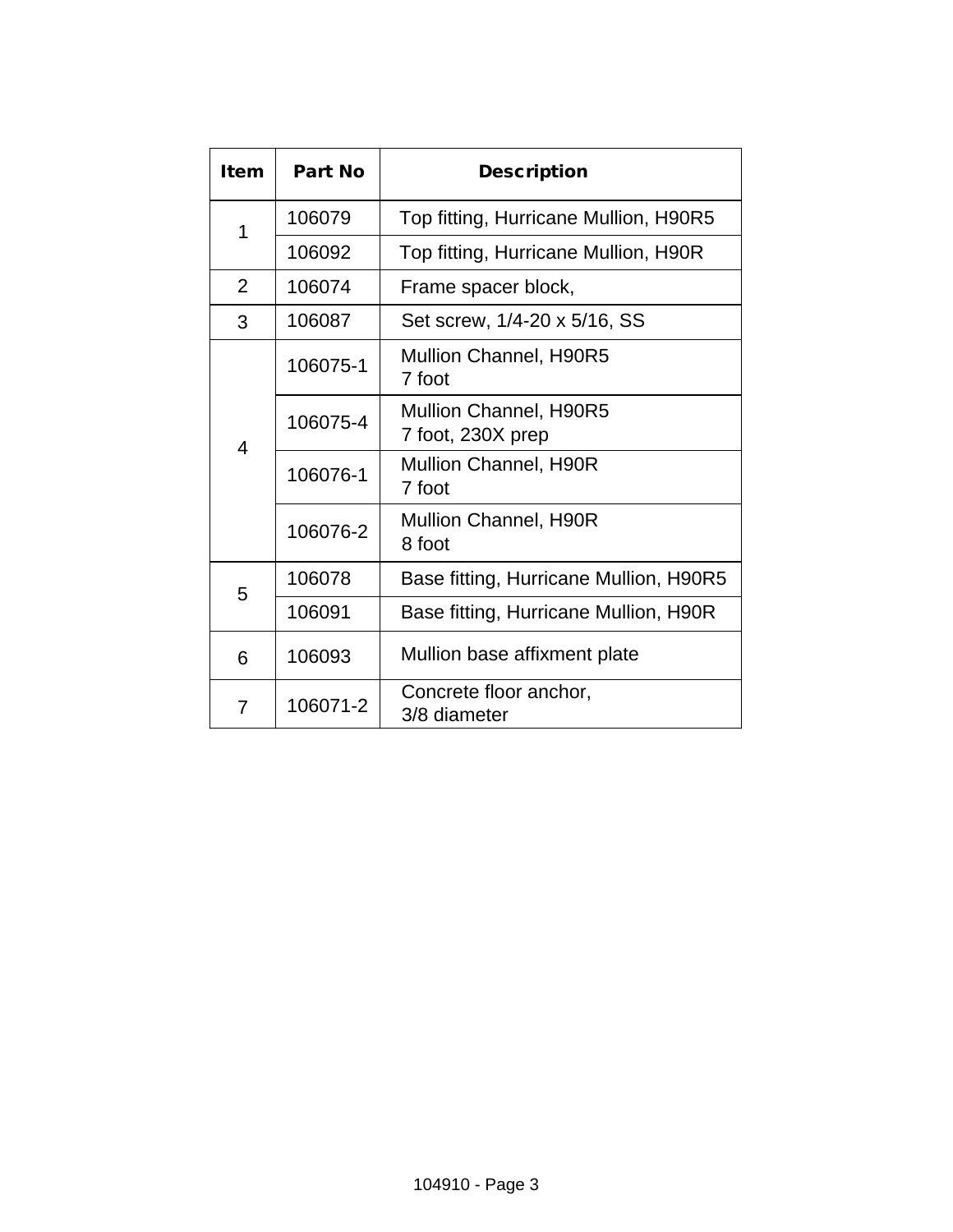| <b>Fastener Table</b>     |                                                                                         |                                       |  |  |
|---------------------------|-----------------------------------------------------------------------------------------|---------------------------------------|--|--|
| <b>Screw style</b>        | <b>Description</b>                                                                      | <b>Used on</b>                        |  |  |
| MANAMAN                   | 5/16-18 X 1" PFHMS<br>P/N 106096                                                        | Top fitting                           |  |  |
| <b>MANAMANAMANA</b>       | 5/16-18 X 1-1/2" PFHMS<br>P/N 101147                                                    | Top fitting and frame spacer<br>block |  |  |
| <b>MATHAMATHAMATHAM</b>   | 1/4-20 X 1" PPHMS<br>P/N 100980                                                         | Frame spacer block                    |  |  |
| <b>MANAMANA</b>           | 10-24 X 5/8" PFHUMS<br>P/N 100112                                                       | Strike hook (If ordered)              |  |  |
| <b>MAMMANAMAN</b><br>5/16 | 3/8-16 X 1-1/2"<br>SOCKET CAP HEAD MS<br>P/N 106072-9                                   | <b>Base fitting</b>                   |  |  |
| $5/16$                    | 3/8-16 X 3/4"<br>SOCKET CAP HEAD MS<br>P/N 106072-3                                     | <b>Base fitting</b>                   |  |  |
| 7/32<br>wwwww.            | 3/8-16 X 1"<br>SOCKET FLAT HEAD MS<br>P/N 106094-5                                      | <b>Base fitting</b>                   |  |  |
|                           | 3/8 FLAT WASHER<br>P/N PP-5063-37<br>3/8 LOCK WASHER<br>P/N PP-5067-37                  | <b>Base fitting</b>                   |  |  |
| 1/4                       | 3/8 x 1-1/4 ANCHOR<br>Drill Bit Diameter: 1/2<br>Minimum Hole Depth: 2"<br>P/N 106071-2 | <b>Base fitting</b>                   |  |  |

#### Tools Required:

**Tape Measure** 

**Hammer Combination Square Tap Wrenches (1/4-20 & 5/16-18)**

**Power Drill Safety Glasses Allen Wrenches (1/8", 7/32, 1/4, 5/16) Level Pencil Phillips Screw Drivers (#2 and #3)**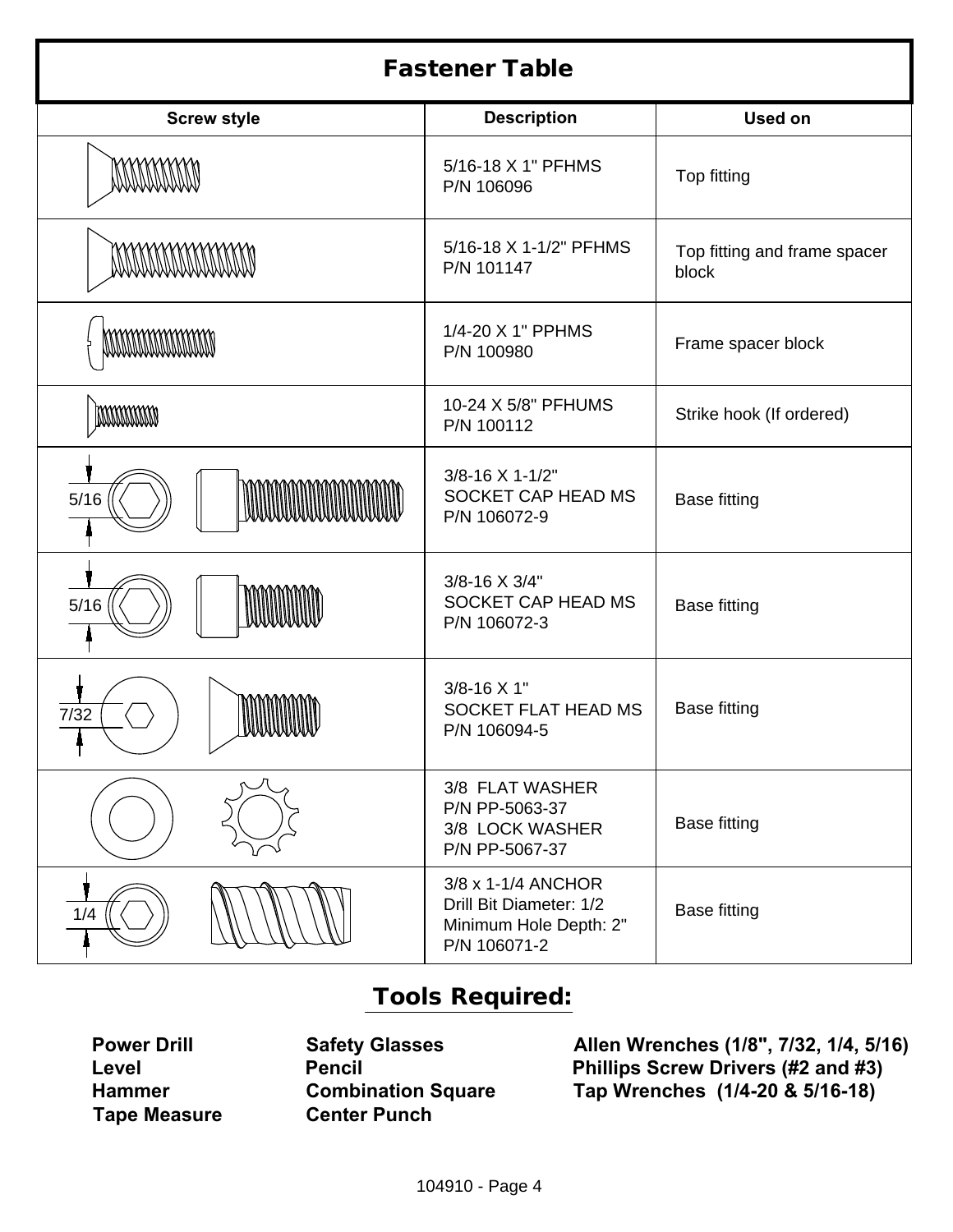#### !!!CHECK BEFORE STARTING!!!



NOTE: 750mm MAXIMUM DOOR WIDTH OPENING FOR EUROPE FOR 36" DEVICE 1000mm MAXIMUM DOOR WIDTH OPENING FOR EUROPE FOR 48" DEVICE THE SAFETY FEATURES OF THIS PRODUCT ARE ESSENTIAL TO IT'S COMPLIANCE WITH EN 1125. NO MODIFICATION OF ANY KIND, OTHER THAN THOSE DESCRIBED IN THESE INSTRUCTIONS ARE PERMITTED.



104910 - Page 5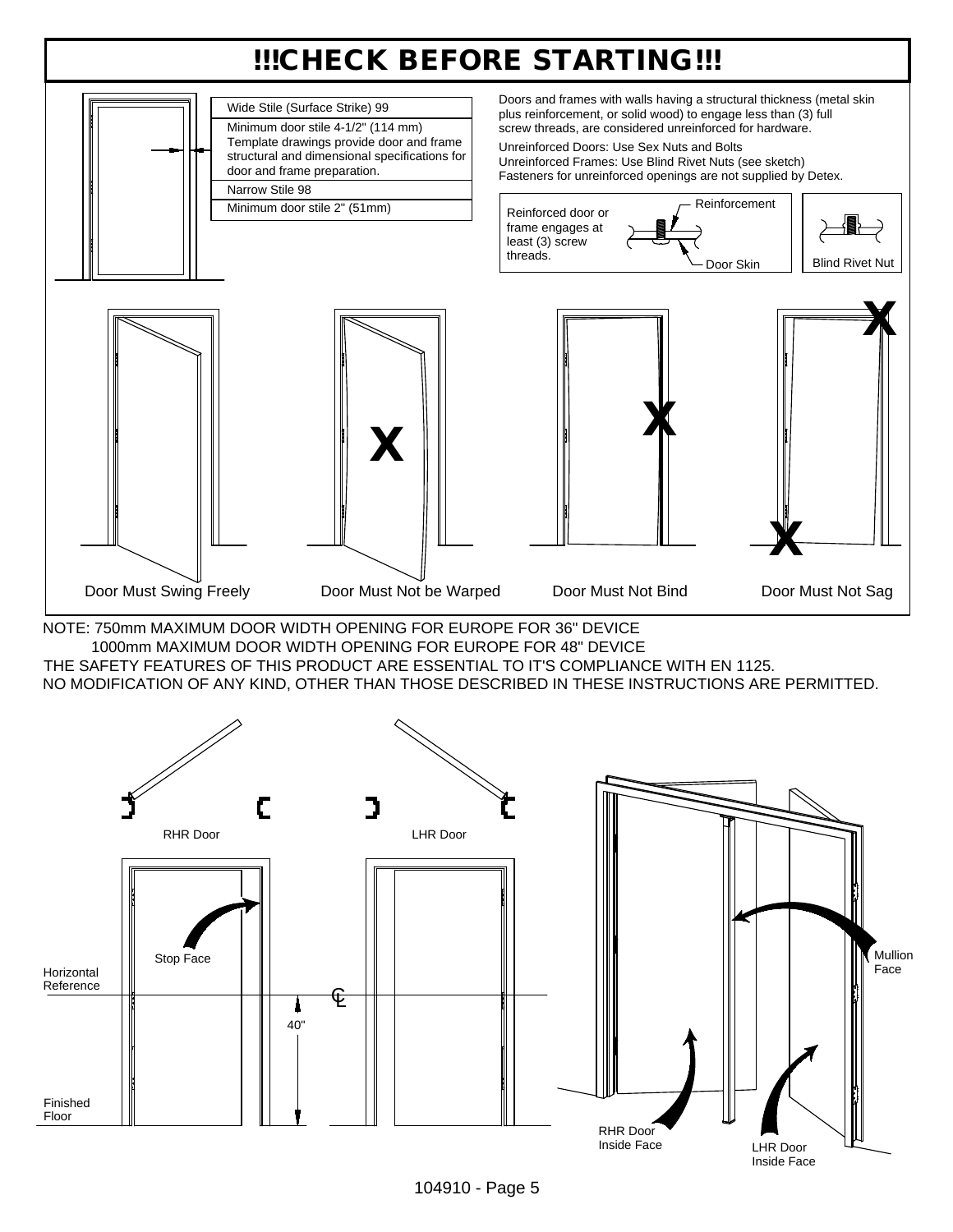#### STEP 1: REMOVE FITTINGS - FIND HARDWARE KIT



#### STEP 2: MARK CENTER OF DOOR OPENING



<sup>104910 -</sup> Page 6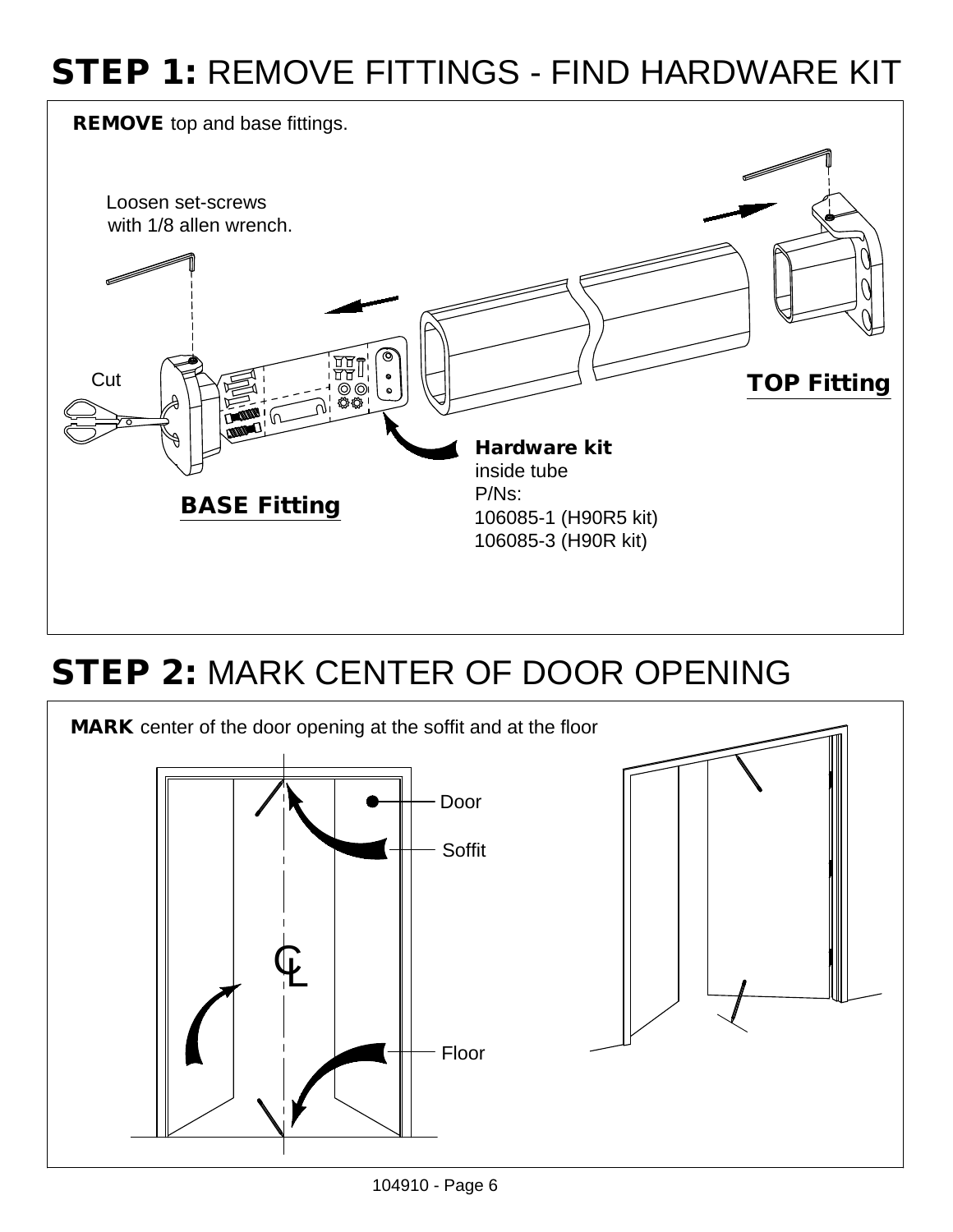### STEP 3: TRIAL FIT MULLION & CUT (IF NECESSARY)

If mullion requires cutting, position cut end to the bottom (Unless mullion is ordered with strike prep, then cut top end).



Close doors firmly and trial fit the mullion.

- 1. Assemble base fitting to base plate with screw and washers.
- 2. Place the top fitting into mullion channel; place the mullion channel into the base fitting and base plate, then pivot the top upward into place.
- **3. If mullion channel is too long,** measure the distance from the soffit to the floor. Subtract 1-1/8" from this measurement. Mark and cut the mullion channel to new length.

**NOTE: If there is a threshold, be sure to CUT the threshold so that the base fitting is resting on the secured non-flammable flooring.**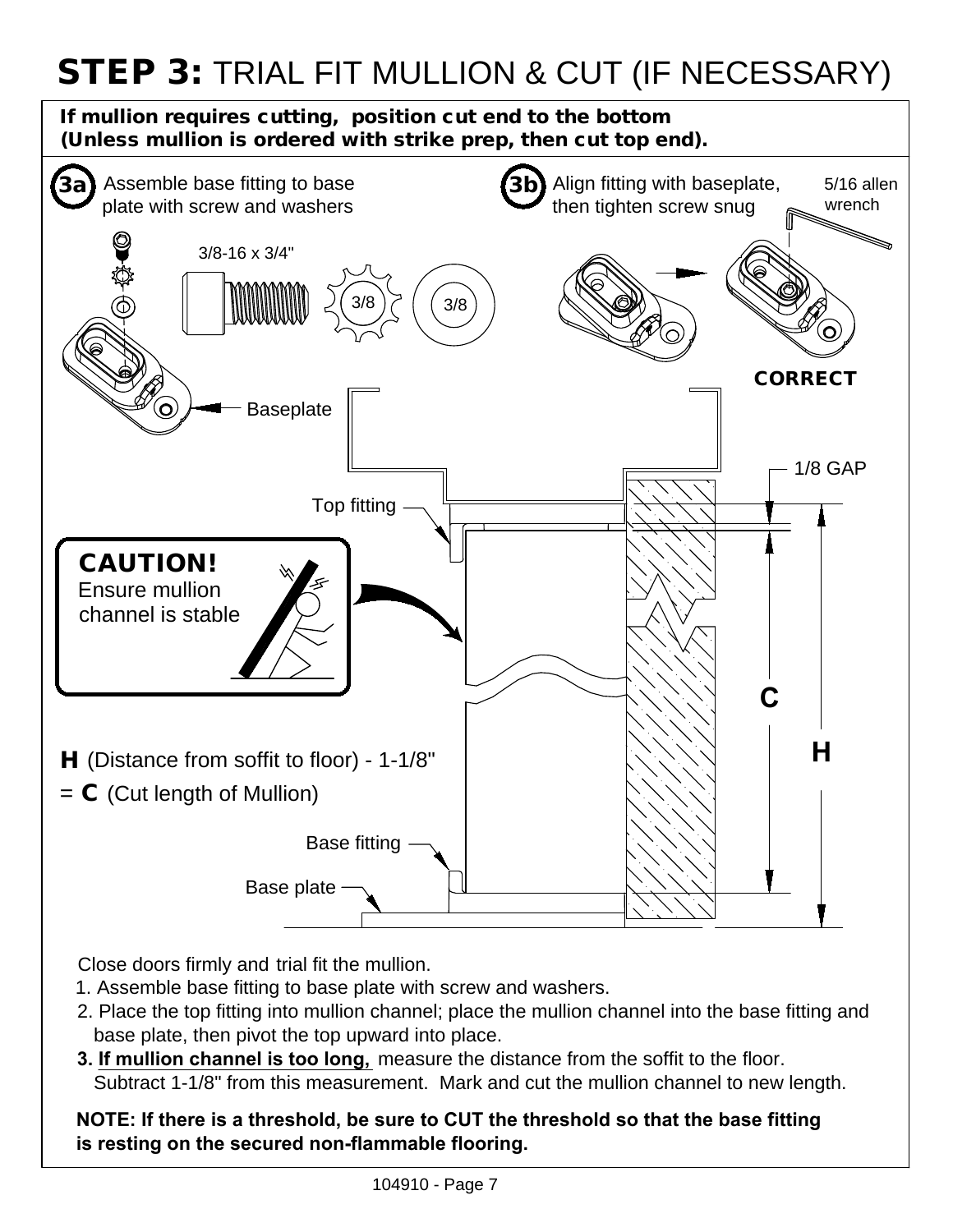#### STEP 4: MARK FITTING PERIMETER LOCATIONS

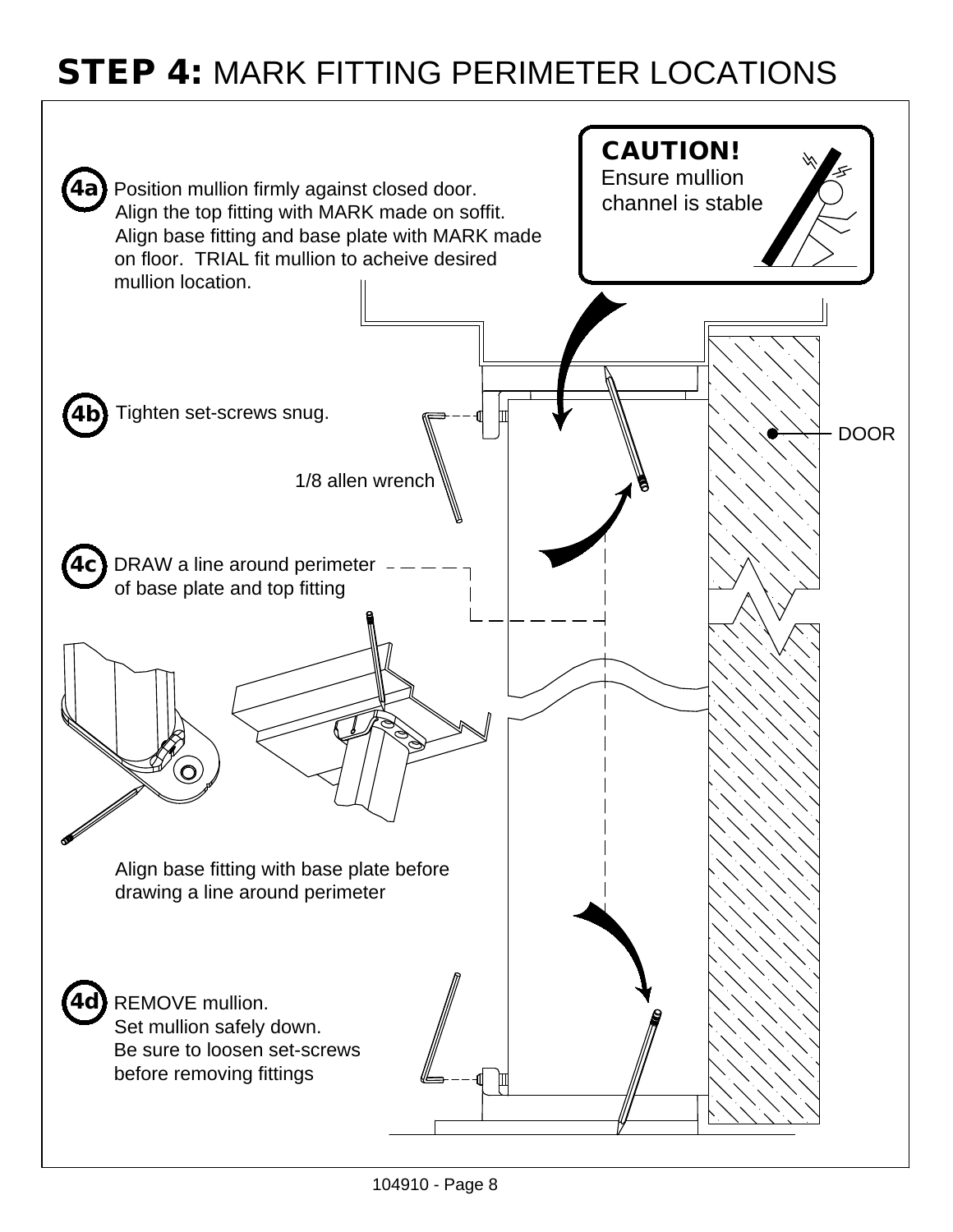## STEP 5: INSTALL BASE FITTING and BASE PLATE



104910 - Page 9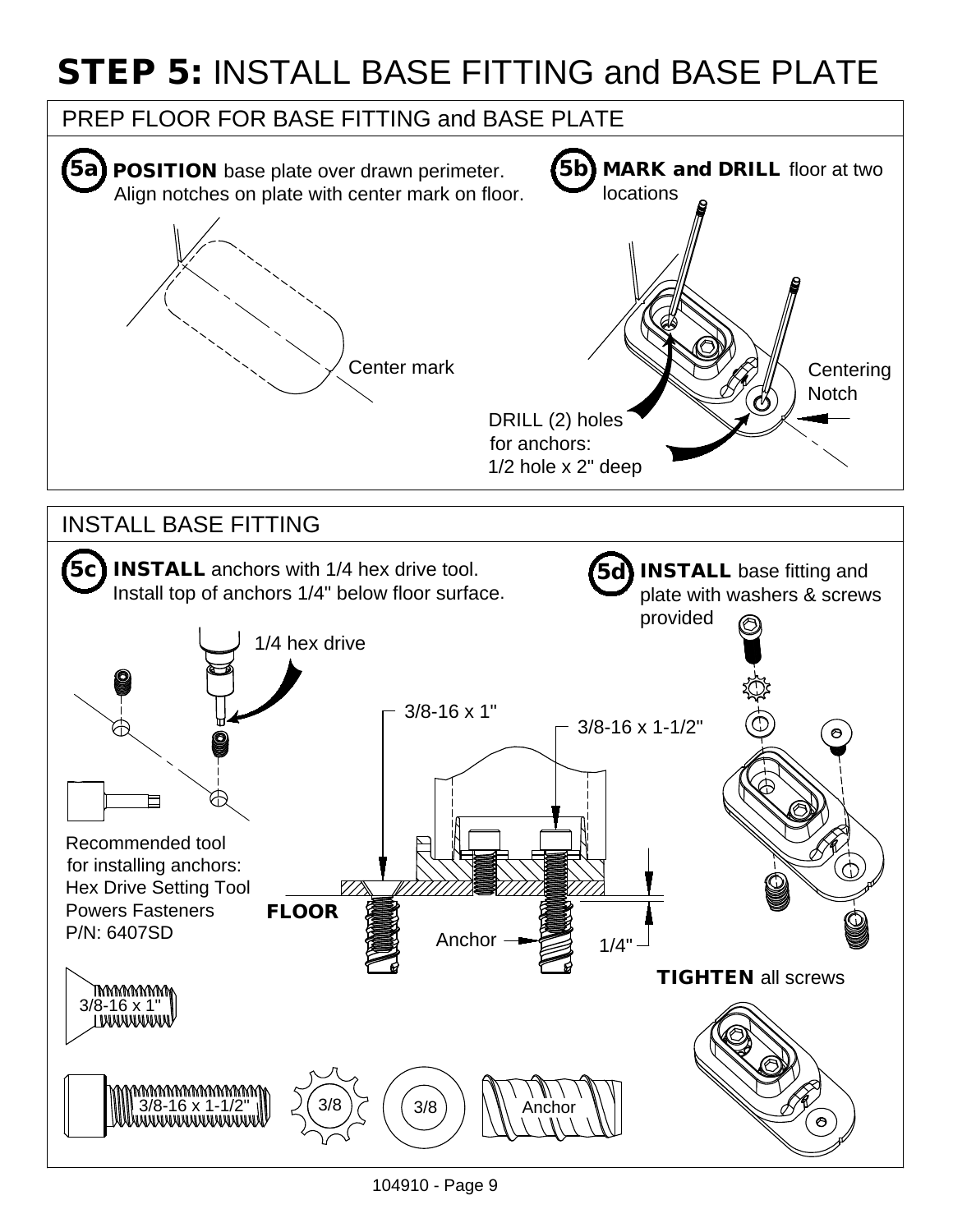# STEP 6: INSTALL TOP FITTING

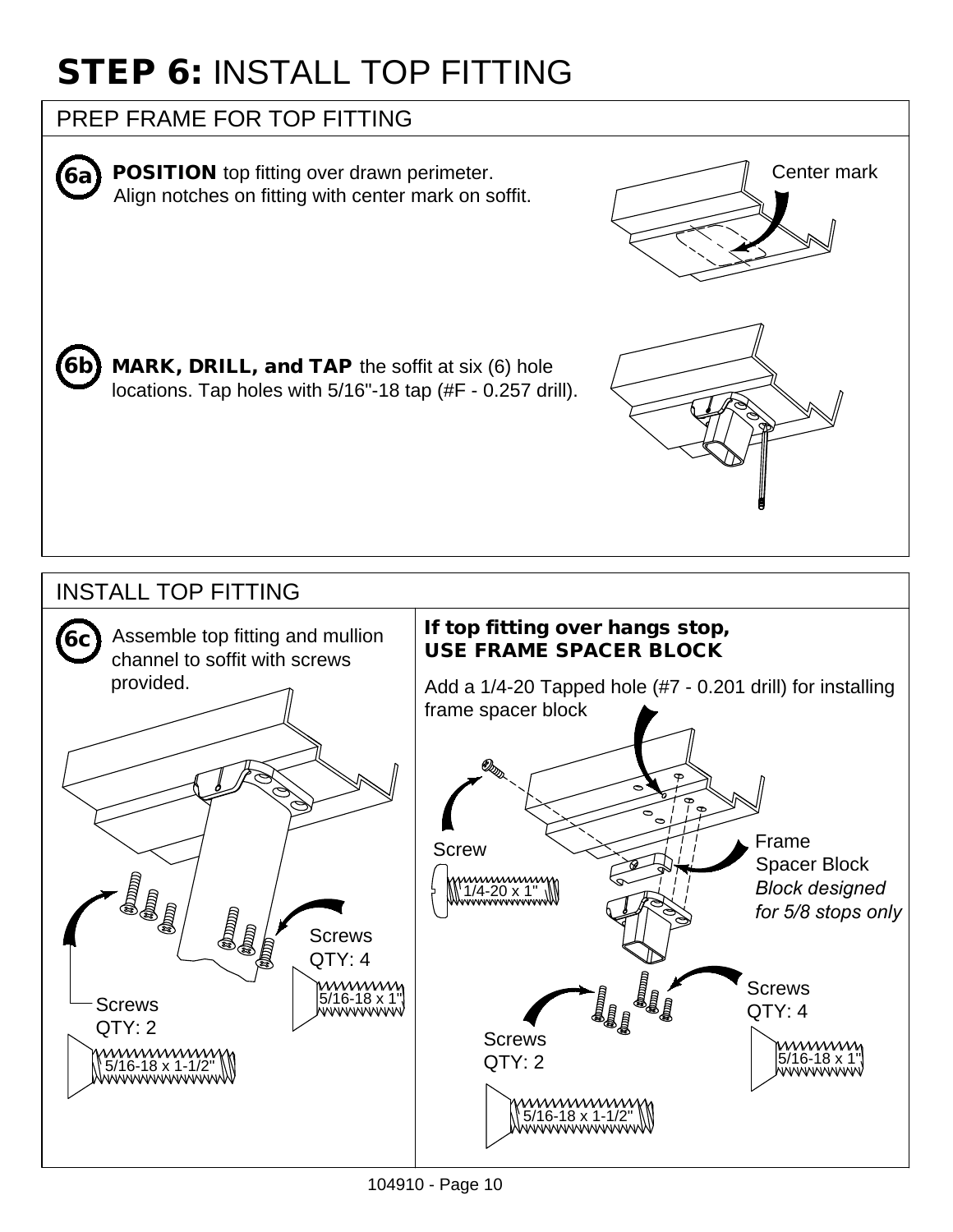# STEP 7: SECURE MULLION



#### STEP 8: INSTALL STRIKE HOOKS (FIRE RATED ONLY)



Attach the strikes to the side of the mullion according to the template provided with the locking device to be used.

Attach one strike hook per door leaf according to the template provided with the locking device to be used. Ensure that the strike hook engages the strike without interference to the latching mechanism. Open and close the door. The strike hook should not cause friction or bind during the opening and closing cycles of the door.